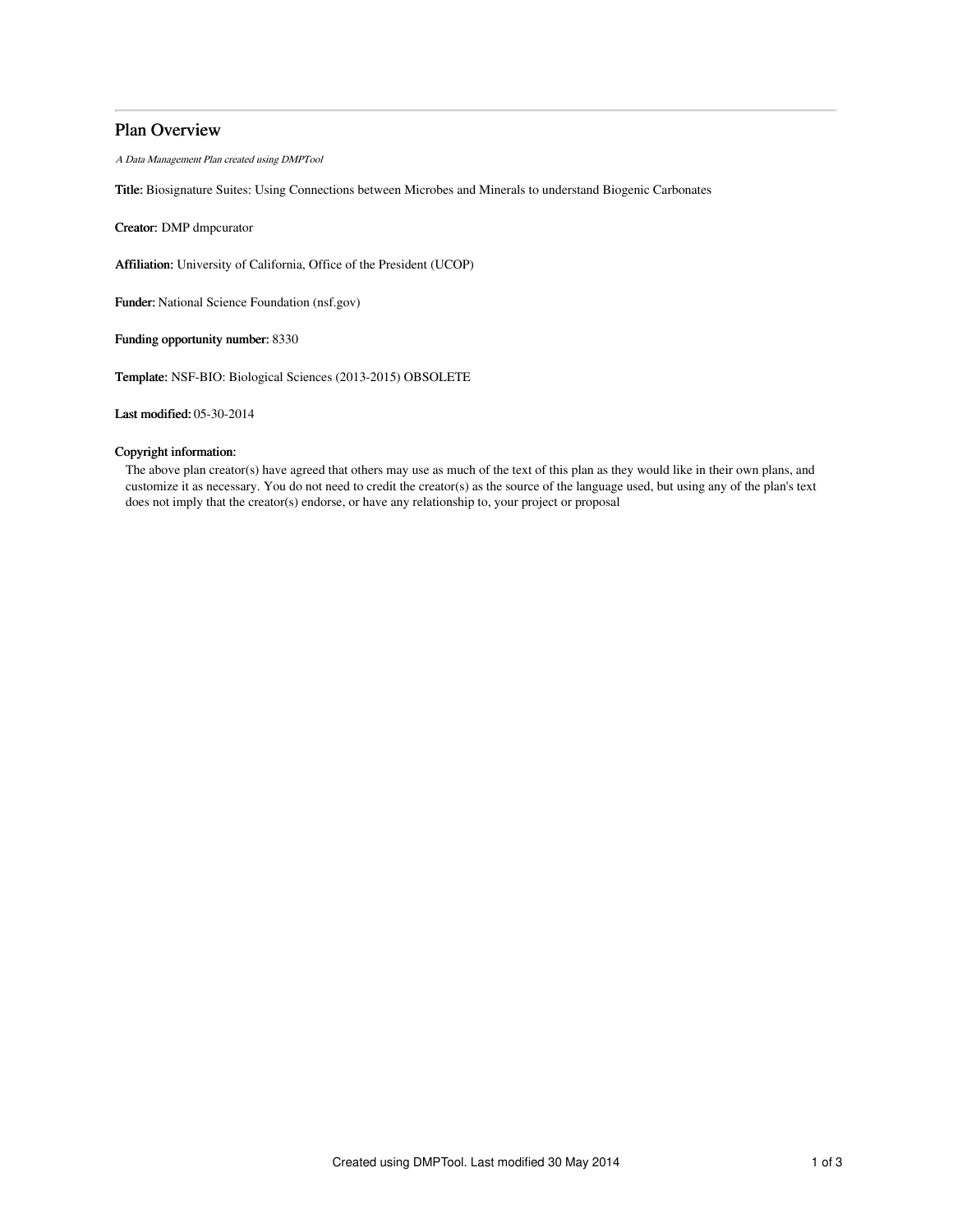# Biosignature Suites: Using Connections between Microbes and Minerals to understand Biogenic **Carbonates**

# Data Collected, Formats and Standards

#### Describe the data that will be collected, and the data and metadata formats and standards used.

Procedures for gathering samples and data, as well as maintaining their integrity are outlined in the project description section of our proposal. After each sampling trip, researchers will file out a sample database template, which will be integrated into the main FileMaker Pro Sample Database by Melim. Datasheets are created during each SEM session and during Melim's UNM visits, new photos and SEM data are transferred to her for integration. Spilde is responsible for the addition of geochemical data addition to the Sample Database. At periodic intervals, a copy of these databases will be transferred to UNM PI computers. Computers in the Northup lab that store data are addition to the Sample Database. At periodic inter backed up to an external disk.

Physical specimens consist of carbonate biothems and filtered water samples are stored in Spilde or Northup's labs until completion of analyses. At this time they are returned to the federal agency for museum curation or destroyed during analysis. Field notes will be scanned into pdf files, with a copy sent to Carlsbad Caverns National Park or other federal cave manager. SEM images will be saved in the tif format. Geochemical and other chemistry data are stored initially in excel files and transferred to the FileMaker Pro Sample Database to corresponding samples. The data in excel files will be converted to .csv files for archiving.

# Data Storage and Preservation

#### Describe what physical and/or cyber resources and facilities (including third party resources) will be used to store and preserve the data after the grant ends.

Copies of images will be kept on each researchers local computer. Textual data, and data requiring collaborative effort will be saved to google docs, where it can be incrementally backed up and edited safely. Google docs, also tracks changes and provides a form of incremental backup.

### Dissemination Methods

#### Describe what media and dissemination methods will be used to make the data and metadata available to others after the grant ends.

Information generated from this work will be disseminated through both electronic and other media to the public and other scientists. Our existing team website, http://www.caveslime.org, maintained by Northup, will post summaries of results, items of interest, and images. Students from the Science Writing class in the English Department have done class projects for the website, including scientist interviews, project descriptions, and background material for the public. Northup will continue development of the Cave Journey (www.caveslime.org/cavejourney), an interactive website designed for grades 5-12 that was developed under a previous Biodiversity EPSCOR grant. The website and activities designed by teachers were introduced in a New Mexico teacher workshop offered by EPSCOR and are currently being added to by a Carlsbad high school teacher who did a summer internship in Northup's lab last summer, funded by the SEIS program at UNM/Sandia National Laboratories. Culturable Organisms will be added to a growing culture collection of cave organisms that we are building as part of the National Cave and Karst Research Institute. To handle the large number of types currently in culture, we are developing a protocol for lyophilization and long-term storage. We will make strains available to other researchers where possible.

Gene Sequences: 16S SSU gene sequences will be added to NCBI's GenBank.

# Policies for Data Sharing and Public Access

Describe the policies for data sharing and public access (including provisions for protection of privacy, confidentiality, security, intellectual property rights and other rights as appropriate)

Our data will be licensed under the Creative Commons Attribution-ShareAlike license [\(http://creativecommons.org/licenses/by-sa/3.0/legalcode](http://creativecommons.org/licenses/by-sa/3.0/legalcode)).

1. Our team has a relatively long track record of sharing our primary data in the following ways:

a. physical samples, most of which have been collected on federal lands, will be returned to appropriate agencies for curation in their collections when finished, when not destroyed by analyses.

b. scans of field notes are supplied to Carlsbad Caverns National Park (CCNP) after each field trip into the caves. We also fill out a Sampling Track Form for each trip into a CCNP cave. These are maintained by the Cave Resources Office at CCNP, whose staff share these data files with other researchers upon request, as they are public documents.

 $c$ . The thousands of images generated on the scanning electron microscope (SEM) are maintained in an archival database (LoboVault) and an outreach database, the Imagery Data Extraction Collaboratorium (IDEC). We have pioneered the incorporation of images into this archival database, which is maintained at<br><u><http://repository.unm.edu/handle/1928/525></u> as part of the University Librar University Libraries faculty to create morphotype photos that illustrate the various keywords used in the metadata. We will continue to add to this archival database, which is freely available. Currently, we have over 800 images in the archive, including 476 from a previously NSF-funded project.

IDEC, which was created as part of a grant from the Alliance for Information Science and Technology Innovation (AISTI), whose mission is to disseminate and share information, is a website whose intention is to showcase SEM and other imagery (Figure 2). A comment feature is available to help create an environment in which new knowledge can be discovered. The site also includes lesson plans and photo albums suitable for use in secondary school classrooms. The site also offers the possibility of other scientists uploading albums of photos. Currently, IDEC contains only microscopy images, but we plan to expand the photo scale.

# Roles and Responsibilities

#### Describe the roles and responsibilities of all parties with respect to the management of the data (including contingency plans for the departure of key personnel from the project) after the grant ends.

Data Owners: Melim, Northup, Boston, Spilde, Crossey

Data Managers: Melim will have overall responsibility for SEM Database and Sample Database files.